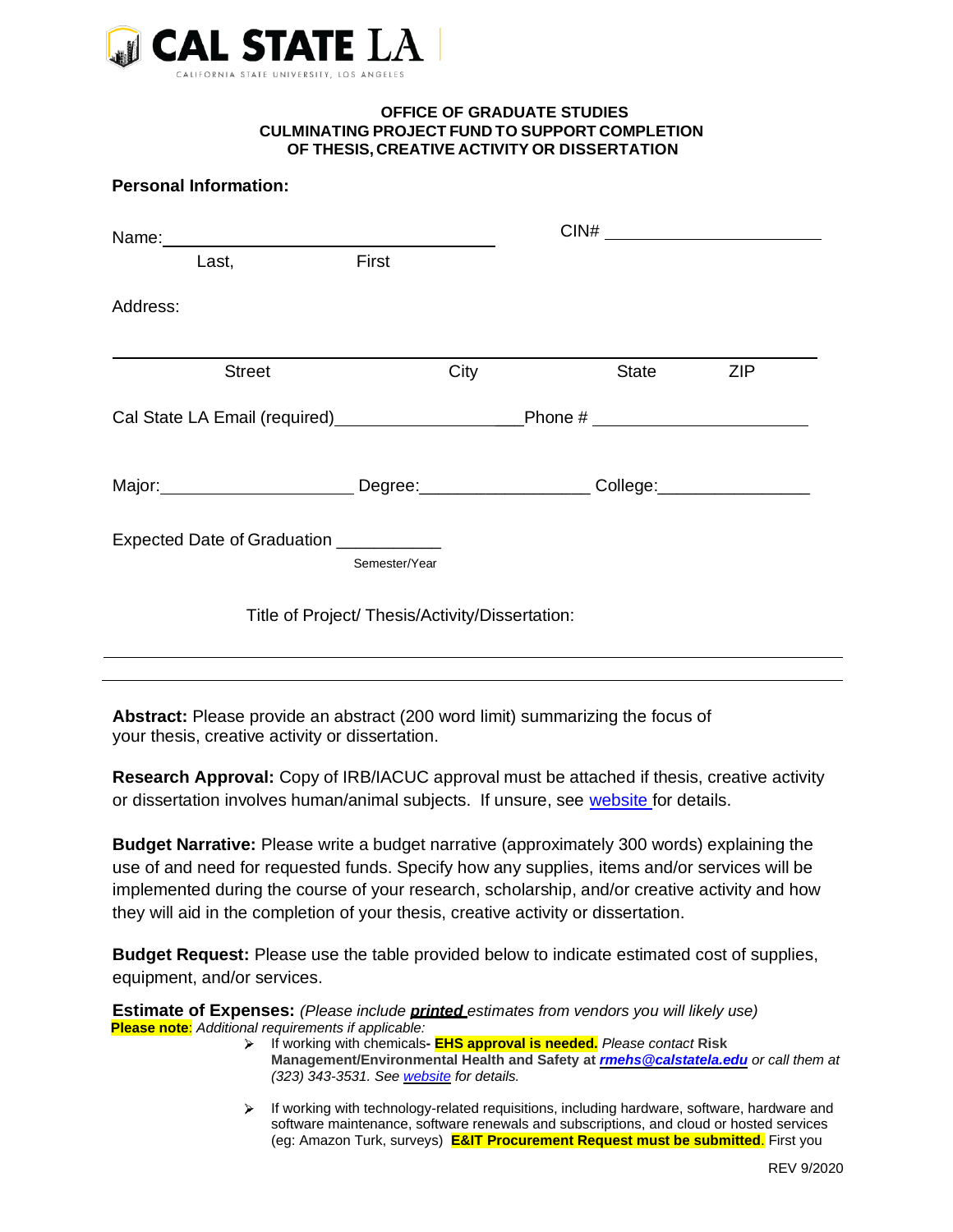have to contact your department's IT Consultant.In <http://www.calstatela.edu/its/forms> there is a tab "procurement", under it is "ICT Procurement Approval Request. You will need the help of the ITC to submit this form.

## **Budget Request**

*Please note: Please provide printed proof of estimate from vendors that you will be using. Itemize them by category in the table provided, only materials and supplies initially submitted will be funded.*

| <b>Item by Category</b> | <b>Cost with Tax</b><br>(if applicable) |
|-------------------------|-----------------------------------------|
|                         |                                         |
|                         |                                         |
|                         |                                         |
|                         |                                         |
|                         |                                         |
|                         |                                         |
|                         |                                         |
|                         |                                         |
|                         |                                         |
| <b>Total Cost</b>       | \$                                      |

Attach as a separate sheet if needed